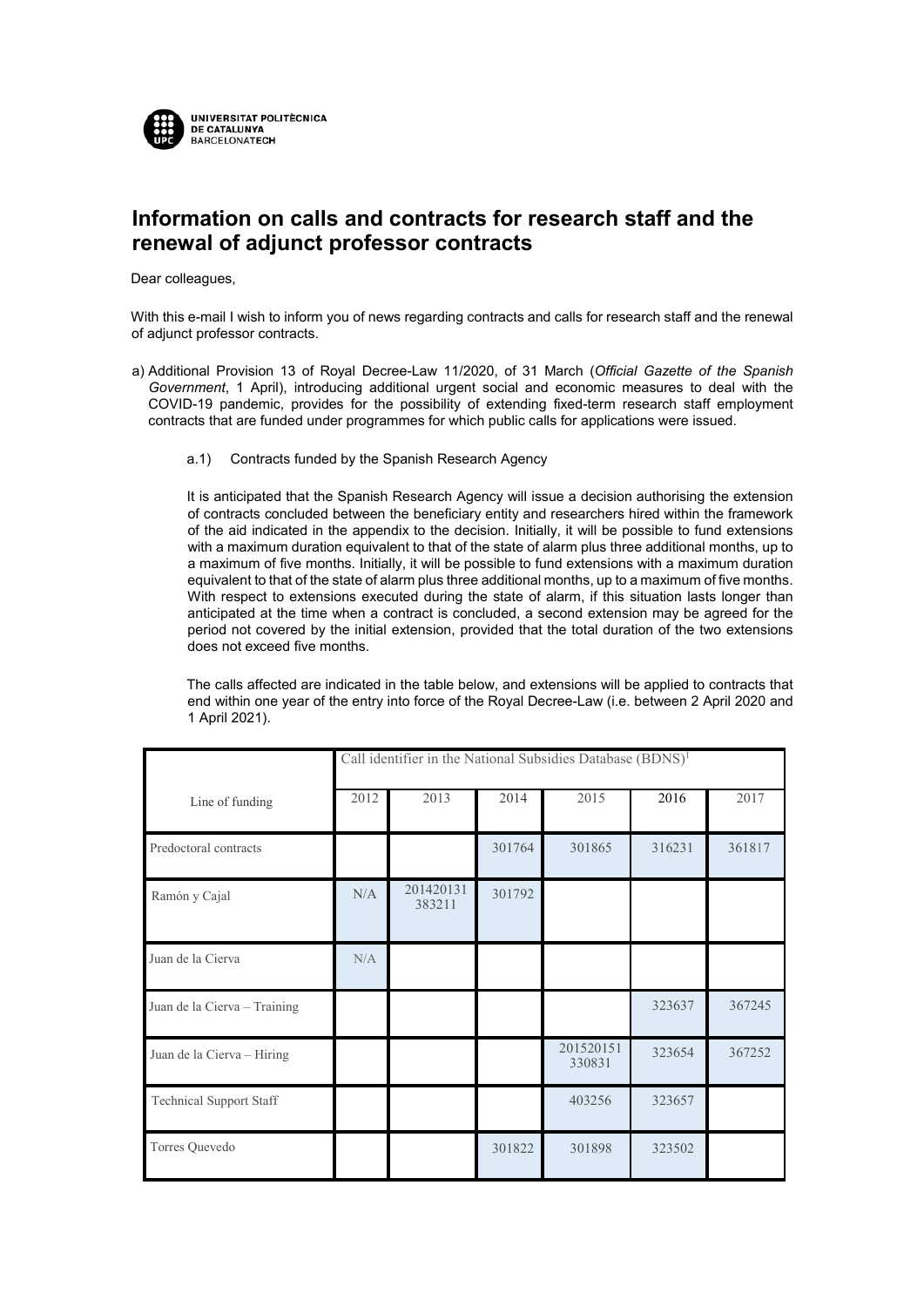

Industrial Doctorates 301824 301900 EMPLEA 302602 Predoctoral contracts – INIA 309018 316162 Postdoctoral contracts – INIA 309020

a.2) Contracts funded by the Agency for the Management of University and Research Grants (AGAUR)

With respect to the extension of Researcher Training (FI) and Beatriu de Pinós (BP) contracts, the Secretariat for Universities and Research has announced that, through the Agency for the Management of University and Research Grants (AGAUR), it will compensate Catalan universities and research centres that extend contracts in accordance with the terms set out in the Royal Decree-Law. Therefore, these contracts will be handled in the same way as those funded by the State Research Agency

(see previous section).

a.3) Contracts under the UPC's Trainee Research Staff Programme

a.3.1) The Board of Trustees has authorised the rector to enter into the budget an appropriation as required to cover the cost of extending contracts under the UPC's Trainee Research Staff Programme that end within one year of the entry into force of Royal Decree-Law 11/2020, of 31 March. The length of extensions will be equal to the duration of the state of alarm, and they will be fully funded by Chapter 1 of the budget.

a.3.2) The Board of Trustees has authorised the rector to enter into the budget an appropriation as required to cover the cost of extending contracts that are co-funded under the UPC's Trainee Research Staff Programme (in the percentage in which they were funded by Chapter 1 of the budget) that end within one year of the entry into force of Royal Decree-Law 11/2020, of 31 March. The length of extensions will be equal to the duration of the state of alarm, and this partial funding will be conditional on the research group responsible for each contract bearing the remaining percentage of the cost of the extension.

a.3.3) In the case of trainee research staff contracts that are fully funded by research groups, the decision on whether to extend contracts will be taken by each research group, and these groups will also bear the cost of contract extensions of the same length as the state of alarm.

## b) Renewal of adjunct professor contracts

The suspension of deadlines and procedures as a result of the state of alarm, as well as the problems in getting the documents needed to renew contracts and in bringing together the selection committees, makes it very difficult to run adjunct professor hiring procedures in the 2020-2021 academic year.